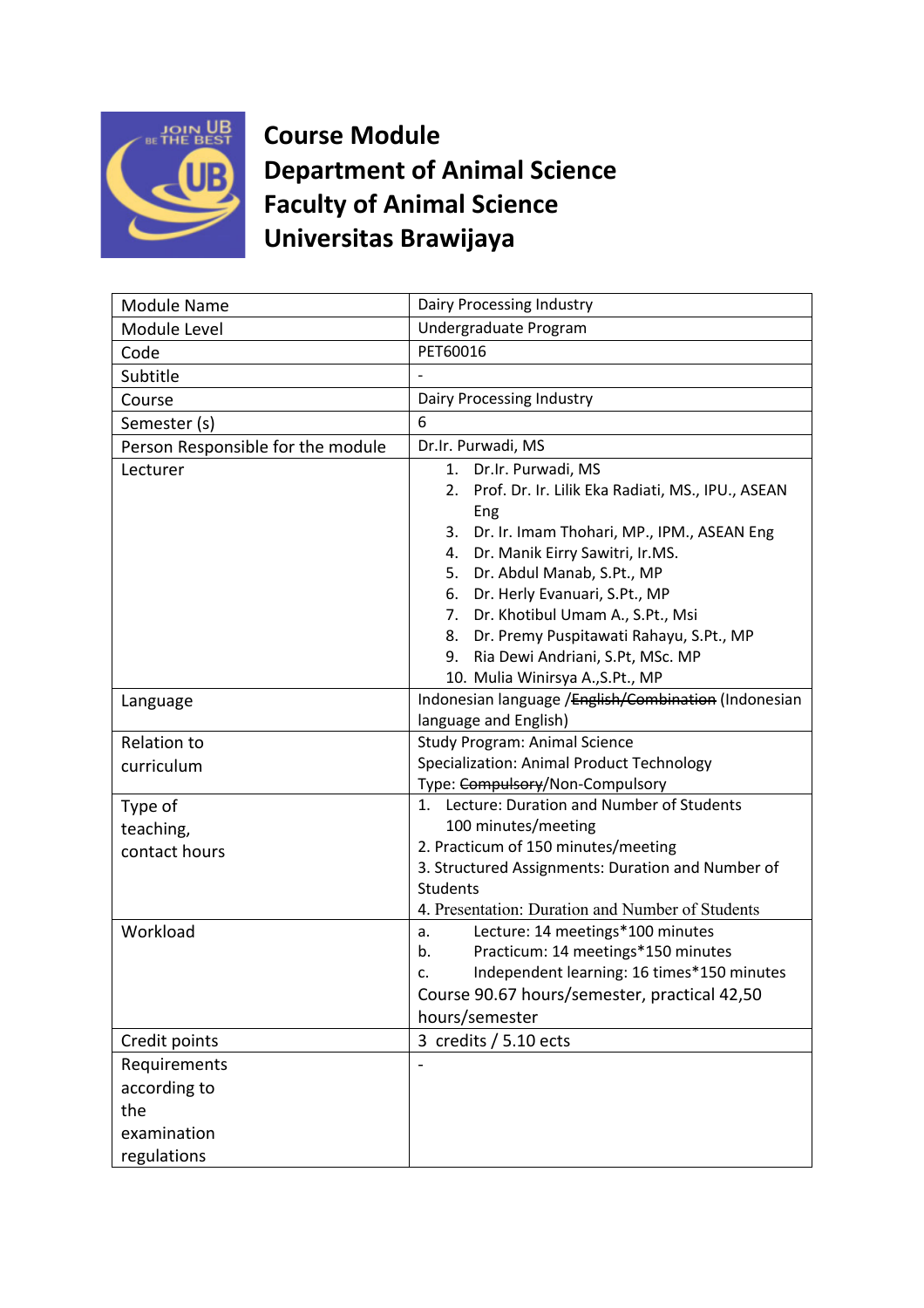| Recommended    | Microbiology, Introduction to Animal Product                                                                           |
|----------------|------------------------------------------------------------------------------------------------------------------------|
| prerequisites  | Technology, Animal Product Technology, Quality                                                                         |
|                | Contro                                                                                                                 |
| Module         | ILO:                                                                                                                   |
| objectives/int | Capability to develop<br>ILO<br>knowledge<br>4:<br>and                                                                 |
| ended          | comprehensive mindset based on Animal science and                                                                      |
| learning       | industry                                                                                                               |
| outcomes       | ILO 12: Capability to ethically design and perform<br>experiments, analyze and interpret data as to provide            |
|                | sustainable problem solving in Animal Science                                                                          |
|                | ILO 13: Capability to implement technology in Animal                                                                   |
|                | Science to increase productivity, efficiency, quality and                                                              |
|                | sustainability based on breeding, nutrition, processing,                                                               |
|                | management as well as to organize an entrepreneurship                                                                  |
|                | concept and a sustainable production system                                                                            |
|                |                                                                                                                        |
|                | Objetives: The Dairy Processing Industry Course                                                                        |
|                | provides knowledge about the dairy processing industry                                                                 |
|                | with various types of processed milk products                                                                          |
|                | produced, skills in identifying the internal and external<br>factors that affect the Dairy Processing Industry, making |
|                | Business Plans based on SWOT analysis and PEST                                                                         |
|                | analysis.                                                                                                              |
|                | Knowledge: Able to understand the requirements of                                                                      |
|                | the dairy processing industry including the industrial                                                                 |
|                | establishment, regulations, and design                                                                                 |
|                |                                                                                                                        |
|                |                                                                                                                        |
|                | <b>Skills</b>                                                                                                          |
|                | Cognitive: Able to understand and analyze the internal                                                                 |
|                | factors (Human Resources, Raw Material Capital,                                                                        |
|                | Infrastructure and Facilities and Culture of the Milk<br>Processing Industry) and the external factors (Socio-         |
|                | Economic, Political, Environmental and Technological                                                                   |
|                | factors).                                                                                                              |
|                | Phsycomotoric: Able to work as a team in making                                                                        |
|                | SWOT analysis and PEST analysis and design design a                                                                    |
|                | Business Plan in a Dairy Processing Industry.                                                                          |
|                | Competences: Student able making SWOT analysis                                                                         |
|                | and PEST analysis and design design a Business Plan in                                                                 |
|                | a Dairy Processing Industry.                                                                                           |
| Content        | Introduction (development of the dairy<br>1.                                                                           |
|                | industry in Indonesia, related to inputs,                                                                              |
|                | processes, and outputs).<br>Dairy Industry Tree<br>2.                                                                  |
|                | 3. Pasteurized, Sterilized, and UHT Milk Industry                                                                      |
|                | Sweetened Condensed Milk and Milk Powder<br>4.                                                                         |
|                | <b>Evaporation Industry</b>                                                                                            |
|                | Fermented Milk Industry of Liquid and Solid<br>5.                                                                      |
|                | Products                                                                                                               |